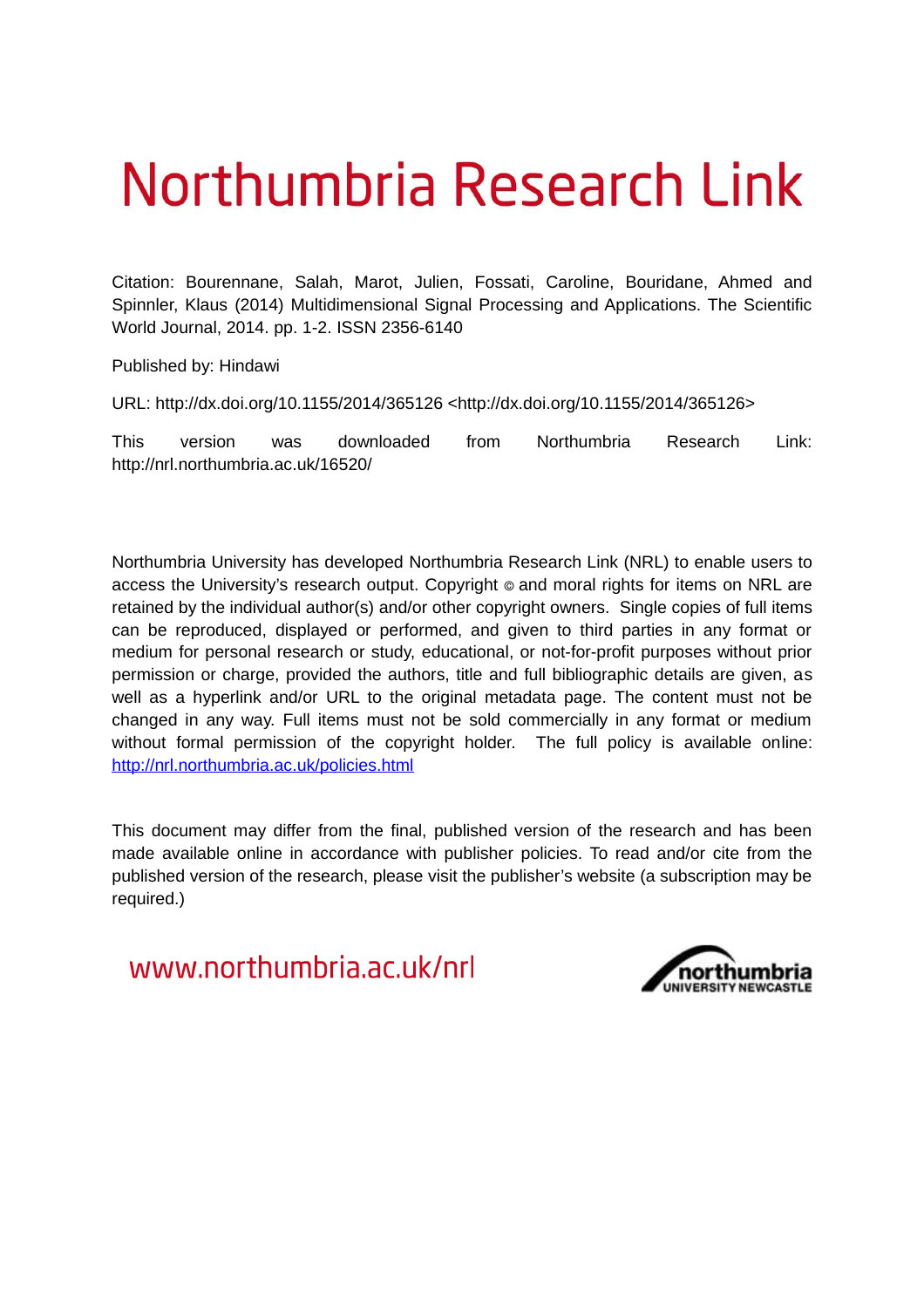

## Editorial Multidimensional Signal Processing and Applications

## Salah Bourennane, $^{\rm l}$  Julien Marot, $^{\rm l}$  Caroline Fossati, $^{\rm l}$ Ahmed Bouridane,<sup>2</sup> and Klaus Spinnler<sup>3</sup>

 $^{\rm I}$  Ecole Centrale Marseille, Université Aix-Marseille, Institut Fresnel-CNRS UMR 7249, Avenue Escadrille Normandie Niemen, 13013 Marseille, France

 $2$  Department of Computer Science and Digital Technologies, Northumbria University, Pandon Building,

 $^3$ Fraunhofer-Entwicklungszentrum Röntgentechnik EZRT, Fraunhofer-Instituts IIS, Flugplatzstr 75, 90768 Fürth, Germany

Correspondence should be addressed to Salah Bourennane; salah.bourennane@fresnel.fr

Received 23 February 2014; Accepted 23 February 2014; Published 30 April 2014

Copyright © 2014 Salah Bourennane et al. his is an open access article distributed under the Creative Commons Attribution License, which permits unrestricted use, distribution, and reproduction in any medium, provided the original work is properly cited.

In our daily lives and almost unconsciously, we deal with multidimensional data. From color images converted to the luminance and chrominance format to magnetic resonance images commonly acquired for health purposes, from diferent fashions to write an alphabet to array processing signals underlying any telecommunication system, we deal with multidimensional data.

In this special issue, we tried to show the variety of the topics which are currently investigated with multidimensional signal processing tools. The mathematical tools presented in this issue are as diverse as adaptive detectors, wavelet processing, principal component analysis, and improved classical image processing tools such as histogram equalization.

In the array processing paradigm, a two-dimensional matrix containing the data depends on the polarization properties of the sources, their number, and the number of sensors in the receiving antenna. Hence the interest of a multidimensional representation, including a polarization variable with two or three possible values, and a real and a complex part for the source amplitudes.

In the image processing paradigm, data are as various as magnetic resonance or color images, whose representation can be transferred from the RGB (red green blue) format to other spaces emphasizing for instance the luminance or the chrominance. It is shown how magnetic resonance brain images are classified with support vector machine.

To avoid problems related to high dimensionality, which is current in big data processing, adequate features are extracted from the data by discrete wavelet transform and principal component analysis. Color spaces, which are useful for skin detection, for instance, are also further investigated: whatever the representation space is, a color image is a third order tensor, in other words, a three-dimensional data. It is shown how to detect image splicing with the help of merged features in the chrominance space: the relationships between pixels in a neighborhood are studied with a Markov process and the extraction of DCT features from the chrominance channel. Then, with the help of new color spaces, it is shown how evolved versions of neural networks called extreme learning machines can fuse multiple information such as color and local spatial information from face images. The "multi" aspect can also appear in the image processing paradigm when multiple images are obtained from several parameters. In images provided by synthetic aperture radar exploited for flood detection, contrast enhancement is achieved by an adjustable histogram equalization technique. For such an application where the visual aspect of the results are much important much, a color image, that is, a multidimensional signal, can be built from several two-dimensional result images, to get an informative map, where the color informs on the nature of the imaged scene, flooded or not, for instance. Starting from images, a set of multidimensional data is extracted from Serbian texts: the Serbian alphabet,

Newcastle upon Tyne NE2 1XE, UK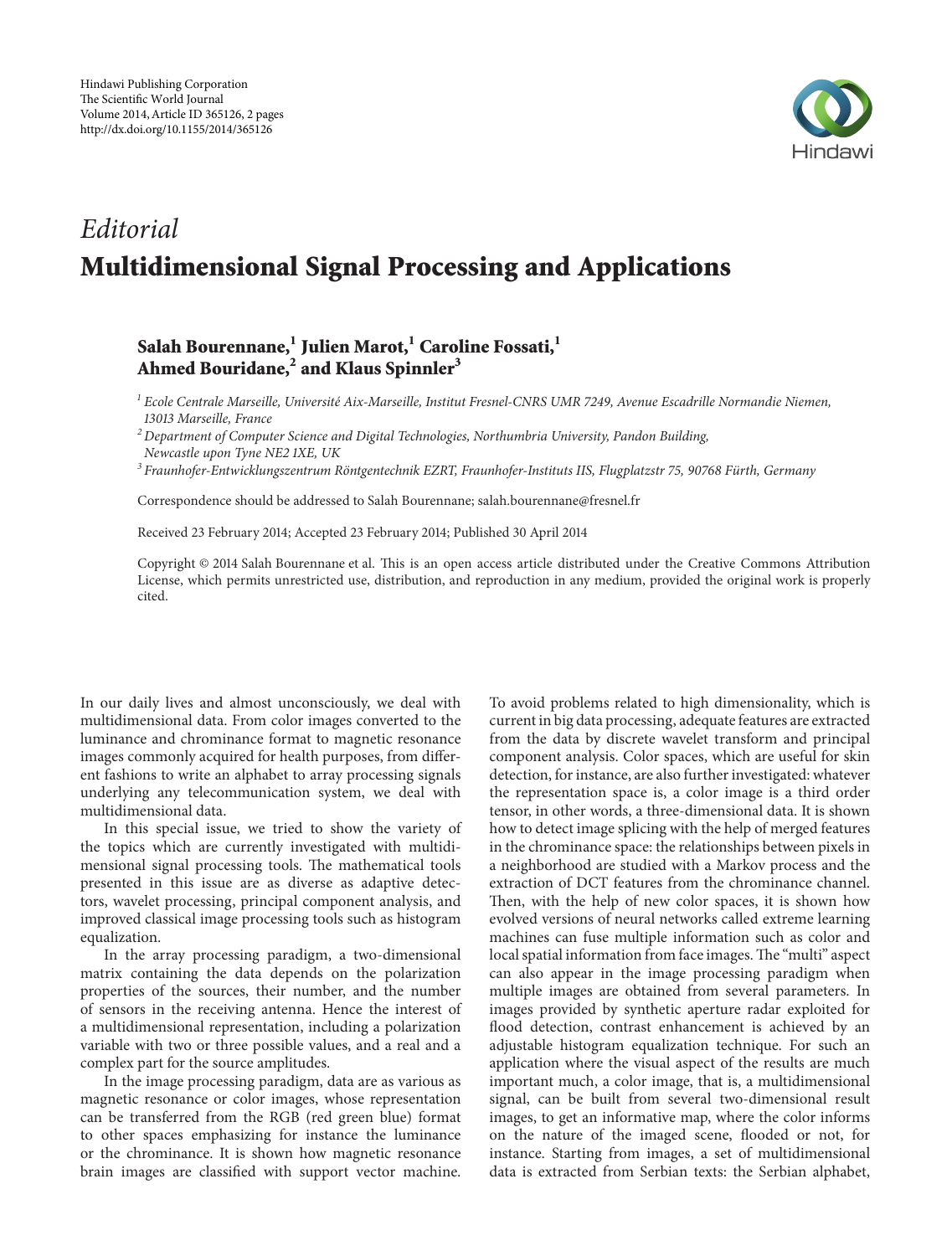made of 30 letters, can be expressed in a Latin or in a Cyrillic fashion. All letters can be classified into four sets. By studying the frequencies of occurrence of each type of letter in a text, one can deduce that this text is written in the Latin or the Cyrillic fashion. In this application, matrices describing the cooccurrence in the distribution of the four types of letters are built out of any text, to make use of the classical texture features. Adapting the texture features to such a text recognition application, introducing a parameter which is the writing fashion, is a brand new idea. The "multi" aspect can also relate to multiresolution. Histogram of oriented gradients and hue descriptors can be merged to combine information related to the shape of an object and its color. By computing the merged data at several resolution levels, an innovative multidimensional descriptor is obtained. An application considered in this special issue is aircrat characterization and detection of images.

In a nutshell, the "multi" representation attracts the interest of researchers from very diverse application fields. Hopefully, this special issue will contribute in difusing the models and tools of multidimensional signal processing to various application fields.

> Salah Bourennane Julien Marot Caroline Fossati Ahmed Bouridane Klaus Spinnler